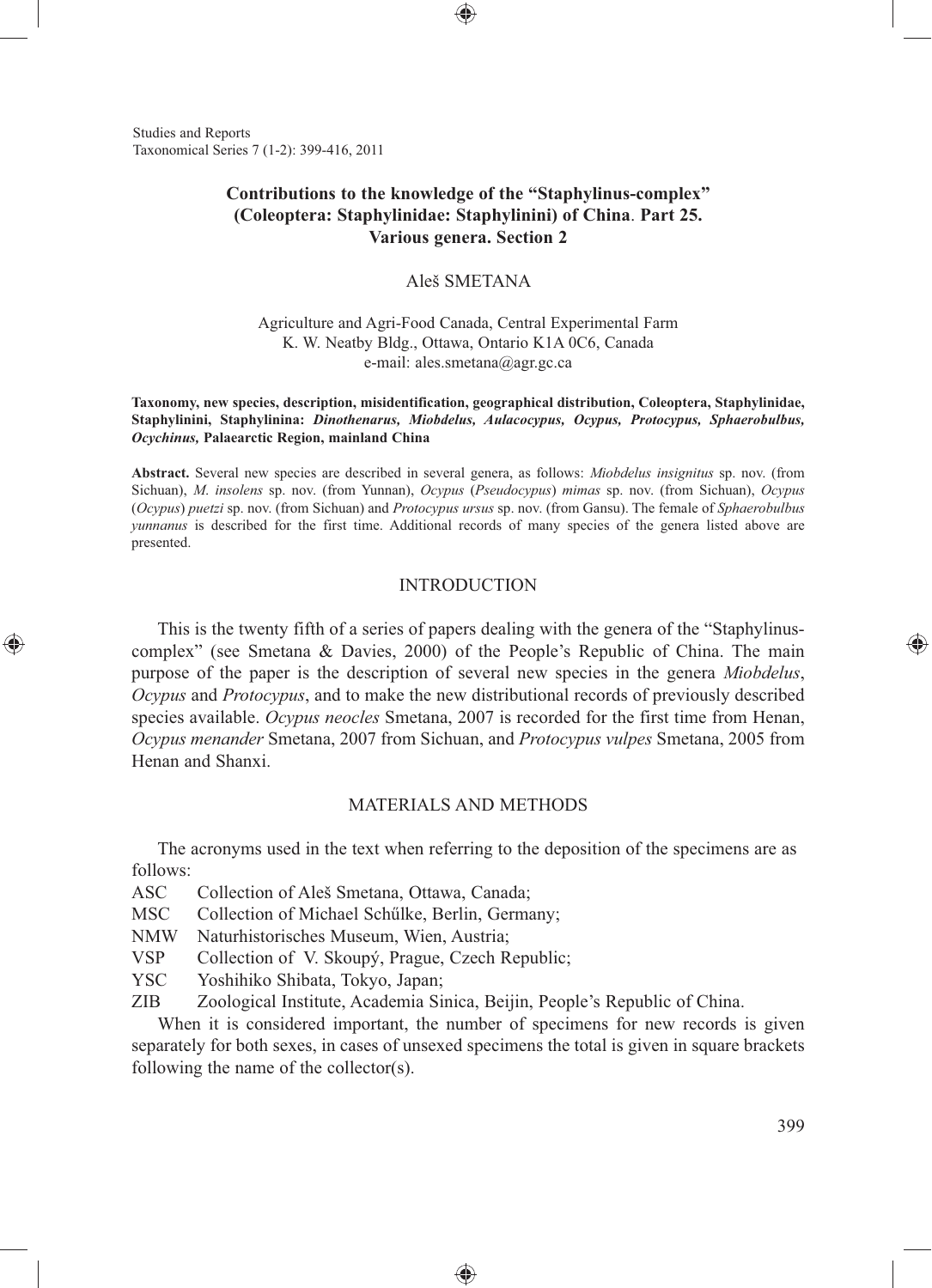The ratios given in the descriptions represent an average figure when more than one specimen was available for study.

⊕

## **RESULTS**

#### *Dinothenarus* **(***Parabemus***)** *ornatus* **Smetana, 2002**

*Dinothenarus ornatus* Smetana, 2002:214; 2008a: 944.

**New record.** CHINA: Sichuan: Sichuan rd. Wolong to Rilong, 2600-3600 m, VI.- VII.2007, leg. Puchner,  $2 \nsubseteq \mathcal{Q}, 2 \nsubseteq \mathcal{Z}, (ASC, NMW).$ 

**Comment.** Additional record of the species from Sichuan.

#### *Dinothenarus* **(***Parabemus***)** *lama* **Smetana, 2002**

*Dinothenarus lama* Smetana, 2002: 218; 2008a: 945.

**New record.** CHINA: Sichuan: W-Sichuan W of Zi'er, 4241 m, 28° 20.886'N 101° 28.361'E, 5.vi.2006, leg. M. Sehnal & M. Tryzna,  $2 \text{ } \partial \partial$ ,  $1 \text{ } \partial$ , (ASC, NMW).

**Comment.** The record is another confirmation that *D*. *lama* prefers high mountain elevations, often above 4000 m.

#### *Dinothenarus* **(***Parabemus***)** *insignis* **(J. Müller, 1926)**

(Fig. 18)

⊕

*Staphylinus insignis* J. Müller, 1926: 41.

Sm etana & Davies, 2000: 28 *Dinothenarus* (subg. *Parabemus*); Smetana, 2003: 115 (*Miobdelus*); 2005a: 574, 583 (*Miobdelus*)

*fok iensis* Bernhauer, 1933: 32 (*Staphylinus,* subg. *Parocypus*) Smetana & Davies, 2000: 27, 41 (*Dinothenarus*, subg. *Parabemus*; synonym of *insignis*).

**New record.** CHINA: Fujian: N-Fujian Fenshui Guan, 1700 m, 27.9N 117.85E, 7.v.2005, leg. J. Turna,  $1 \land$ . (NMW).

**Comments.** This is another record of this species from Fujian; it is at present known only from Fujian.

The above synonymy was established by Smetana & Davies (2000). However, the species was subsequently, surprisingly, misidentified by Smetana, who transferred the misidentified taxon to the genus *Miobdelus* Sharp, 1889 (Smetana, 2003: 115), redescribed it and included it in the key to the species of *Miobdelus* occurring in mainland China (Smetana, 2005a: 574, 583). The misidentified taxon in fact represented a new species, which is described in the following along with another closely related and similar new species.

The colour figures 18 and 19 show the habitus of two Chinese members of Staphylinina, belonging to two different genera: *Dinothenarus insignis* (Fig. 18) and *Miobdelus insignitus*  sp. nov. (Fig. 19). They display a remarkable similarity in the pattern of the colour tomentose

♠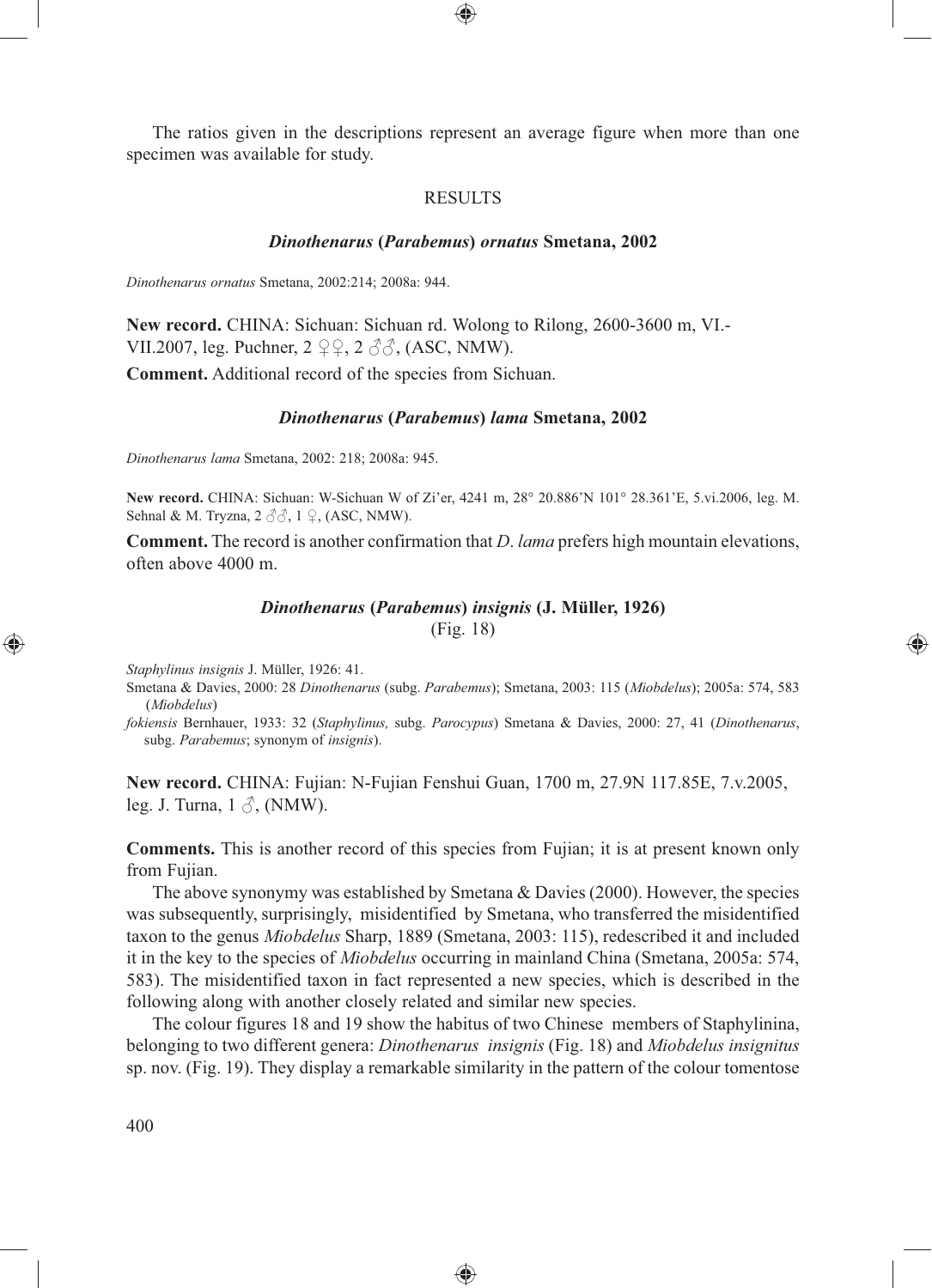pubescence of the upper body and at the same time a noteworthy case of character convergence. Needless to say that this convergence may cause identification difficulties for those students who would base their identification only on the colour pattern.

#### *Miobdelus insignitus* **sp. nov.**

(Figs 1- 3 in Smetana, 2005a, and Fig. 19)

*insignis* Smetana, 2005a: 574 (*Miobdelus*, misidentification, nec *Staphylinus insignis* J. Müller, 1926: 41).

**Type locality.** CHINA: border Shaanxi - Sichuan, Daba Shan, pass 20 km SSE Zhenping, 31°44'N 109°35'E, 1700- 1800 m.

**Type material.** Holotype (♂): CHINA: "CHINA border Shaanxi - Sichuan Daba Shan pass SSE Zhenping"//"1700- 1800 m, 31°44'N 109°35'E, 9.vii.2001, A. Smetana [C 96b]"//" Miobdelus insignis J. M. det. A. Smetana 2004". Allotype (♀): CHINA: " CHINA ( C Sichuan) (17) Qincheng Shan NW Chengdu, 650-700 m 30.54N/ 103.33E 3/4.6. 1997 Wrase"// "Sammlung M. Schülke Berlin//" Miobdelus insignis J. M. det. A. Smetana 2004". Holotype in the Smetana collection, Ottawa, Canada, to be eventually deposited in the Muséum d'histoire naturelle, Genève, Switzerland, allotype in the Schülke collection, Berlin, Germany. Paratype  $(1 \text{ } \mathcal{S})$ : CHINA: Sichuan: "CHINA/ Sichuan 103. 20 el/ 29.30 nw (sic!), Mt. Emei 500- 1200 m 4-18.v.1989, S. & J. Kolibáč leg." / "Miobdelus insignis J. M. Det A. Smetana 2004", (ASC).

**Description.** Refer to the description in Smetana, 2005: 574- 576, and Figures 1-3.

⊕

**Geographical distribution.** *Miobdelus insignitus* is at present known from three localities in Sichuan.

**Bionomics.** The specimen from Daba Shan was taken by sifting piles of decaying weeds accumulated along the edges of a corn field.

**Recognition and comments.** *Miobdelus insignitus* is the largest species of the genus *Miobdelus*. It may only be confused with the following new species (for the distinguishing characters see there).

**Etymology.** The specific epithet is the Latin adjective *insignitus*, -*a*, -*um* (distinguished, remarkable). It refers to the appearance of the species.

> *Miobdelus insolens* **sp. nov.** (Figs 1-3)

**Type locality.** CHINA: Yunnan, Lincang Pref., Laobie Shan, Wei Bo Shan pass, 24°08'16''N 99°42'53''E, 2375 m.

**Type material.** Holotype (♂): CHINA: "CHINA (Yunnan) Lincang Pref., Laobie Shan, Wei Bo Shan Pass, 2375 m, 24°08'16''N/ 99°42'53''E, (creek valley, devastated second. decid. forest, under stones, in litter) 8.ix.2009, D. W. Wrase [35]". In the Schülke collection, Berlin, Germany. Allotype (♀): "CHINA (Yunnan) Lincang Pref., Xue Shan, 48 km N Lincang 2070 m 24°19'03''N / 100°07'13''E (slope close to small pond, in loamy soil/plant roots) 12.ix.2009 D. W. Wrase [45]". In the Smetana collection, Ottawa, Canada. Paratypes (1 ♂): CHINA: Yunnan: CHINA (Yunnan) Pu'er Pref., Ailao Shan, 37 km NW Jingdong 24°45'12''N/ 100°41'24.5''E 2300 m (devastated forest remnant, litter/moss/grass roots sifted) 13.ix.2009, D. W. Wrase [48], (ASC); (2  $9$ ): CHINA (Yunnan) Baoshan Pref., Gaoligong Shan E pass, 36 km SE Tengchong, 2200 m, 24°49'32''N/ 98°46'06"E (farm land, under moss, grass, shrubs, under stones), 28.viii.2009, D. W. Wrase [13], (MSC); (1  $\downarrow$ ): YUNNAN, 2200- 2500 m 24.57N 98.45E 8/16.v.1995 Gaoligong mts., O. Semela leg., (YSC).

⊕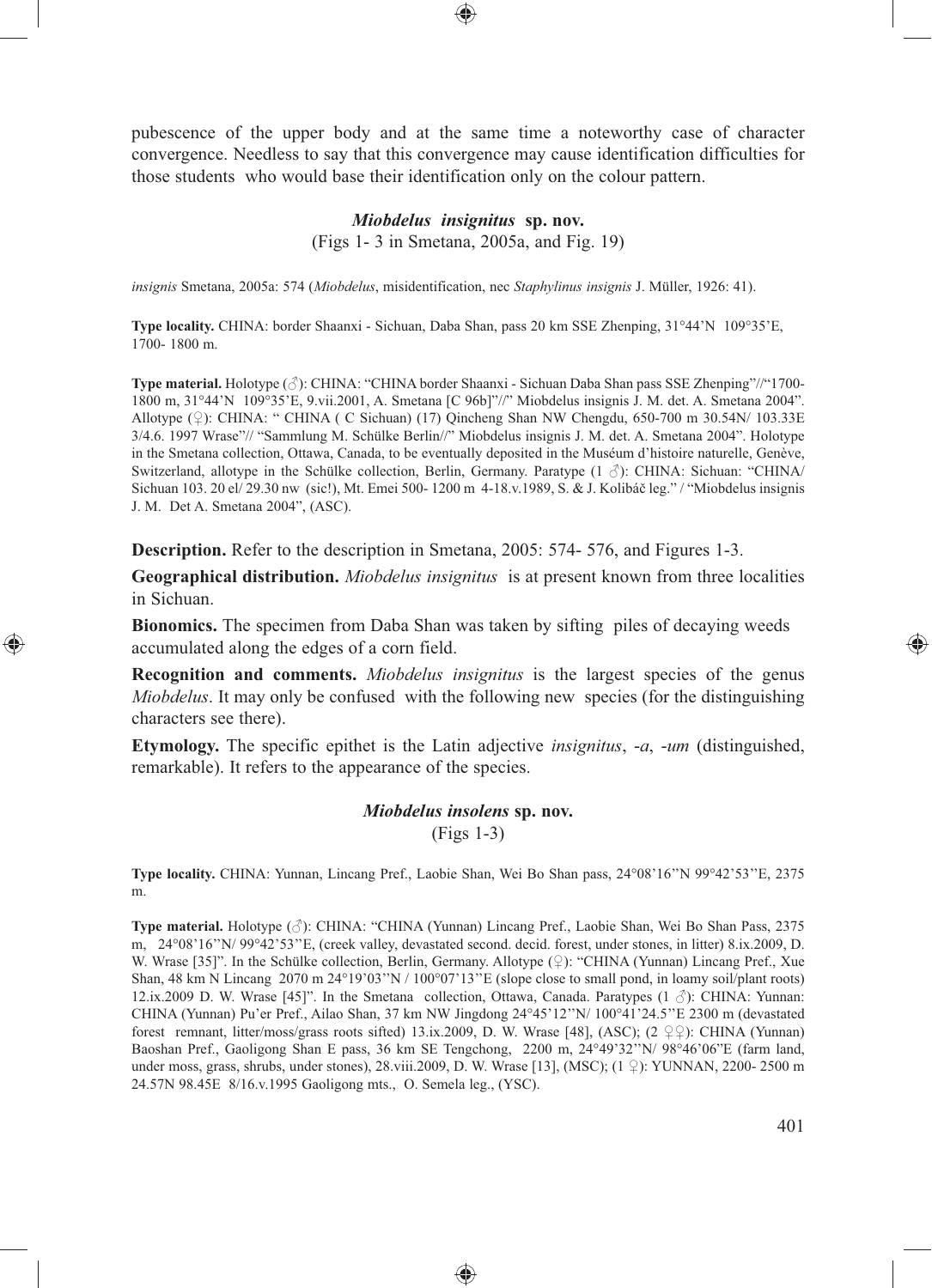**Description.** Black, head, pronotum and elytra with dark metallic lustre, moderately shiny; head with tempora with indistinct, sparse, paler hairs; pronotum with inconspicuous, irregular transverse spot of sparse silverish tomentose hairs; elytra rather dull, on basal half with common transverse spot of greyish tomentose pubescence extended posteriad along each lateral margin, long setae at posterior elytral margin yellowish; abdominal tergite 6 (fourth visible) with large patch of yellowish-golden tomentose pubescence in middle (sometimes covering almost entire tergite), visible tergites 1-3 each with patch of black tomentose pubescence in middle, all tergites with dispersed yellowish-grey tomentose hairs, forming short, longitudinal streaks at posterior margin of visible tergite 5; maxillary and labial palpi brunneous to partly piceous, antennae piceous, legs with femora piceous to piceous-black, tibiae and tarsi rufobrunneous, front tibiae often piceous. Head of rounded quadrangular shape, with obtuse posterior angles, wider than long (ratio 1.26), not appreciably dilated behind eyes, eyes moderately large and convex, tempora longer than eyes from above (ratio 1.29); dorsal surface of head densely and moderately finely punctate, punctation gradually becoming coarser and less dense on clypeus, large pit-like punctures and Y-shaped epicranial suture absent; narrow interspaces between punctures without microsculpture. Antenna long, segment 3 longer than segment 2 (ratio 1.25), segment 4 distinctly longer than wide (ratio 1.50), segments 5-10 longer than wide, gradually becoming shorter (male), or outer segments 9 and 10 as long as wide (female). Pronotum slightly longer than at widest point wide (ratio 1.10), anterior margin markedly wider than posterior margin, lateral margin slightly sinuate at about posterior fourth, disc without smooth midline; punctation similar to that on head, but slightly finer and denser, narrow interspaces without microsculpture. Scutellum with black tomentose pubescence. Elytra moderately long, at suture about as long as, at sides slightly longer than pronotum at midline (ratio 1.10), punctation fine, quite dense, granulose, elytra therefore appearing rather dull, disc of each elytron with some large, pitlike punctures. Wings fully developed. Abdomen with fifth visible tergite bearing distinct, greyish apical seam of palisade setae; tergite 2 (in front of first fully visible tergite) with a row of fine setiferous punctures at posterior margin, otherwise impunctate; tergites finely, densely punctate, interspaces with very fine, granulose microsculpture.

⊕

Male. Sternite 8 with moderately wide and deep, obtusely triangular medioapical emargination. Sternite 9 of genital segment with very long, narrow basal potion, apical portion with apex arcuate (Fig. 1); tergite 10 very wide and short, setose as in Fig. 2. Aedoeagus of similar shape as that of *Miobdelus insignitus* but with differently shaped apical portion of median lobe and differently shaped, longer paramere (Fig. 3).

⊕

Length 13.0- 17.0 mm.

**Geographical distribution.** *Miobdelus insolens* is at present known from several localities in Yunnan.

**Bionomics.** *Miobdelus insolens* occurs at lower mountain elevations below 3000 m (highest record 2500 m). Specimens were taken in deciduous forests, or on farm land, from under stones and by sifting various litter, grass roots and moss.

**Recognition and comments.** *Miobdelus insolens* sp. nov. is similar to *Miobdelus insignitus*  sp. nov.*,* but it differs from it, in addition to the differently shaped aedoeagus, by the smaller size, by the less developed tomentose pubescence of the forebody, by the smaller, more

◈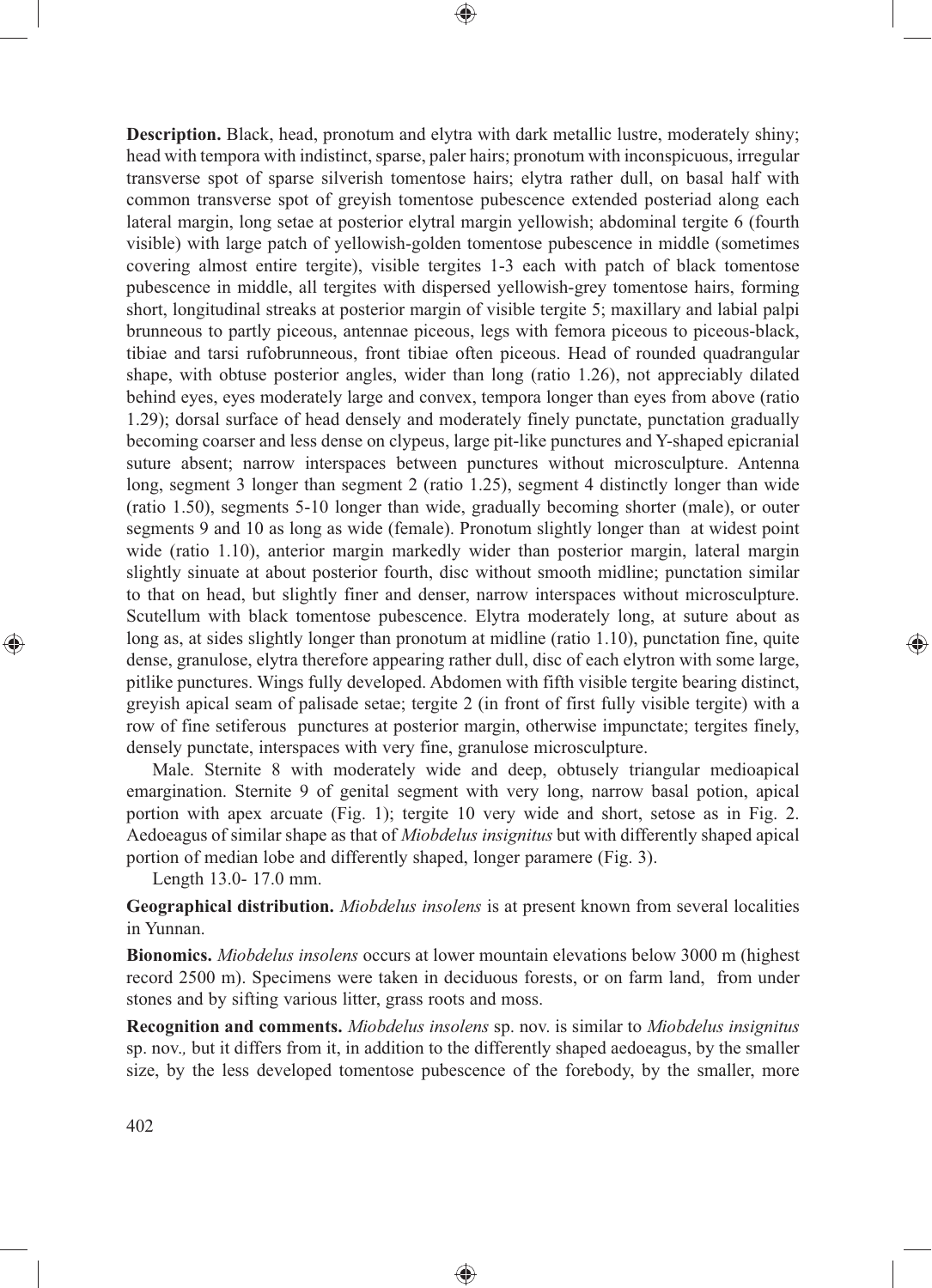

 $\bigoplus$ 

 $\bigoplus$ 

Figs 1-8. *Miobdelus insolens*: 1- sternite 9 of male genital segment; 2- tergite 10 of male genital segment; 3, aedoeagus, ventral view. *Ocypus mimas*: 4, apical portion of median lobe of aedoeagus, paramere removed; 5, apical half of ventral side of paramere with sensory peg setae. *Ocypus puetzi*: 6- sternite 9 of male genital segment; 7, tergite 10 of male genital segment; 8- aedoeagus, ventral view.

⊕

 $\bigoplus$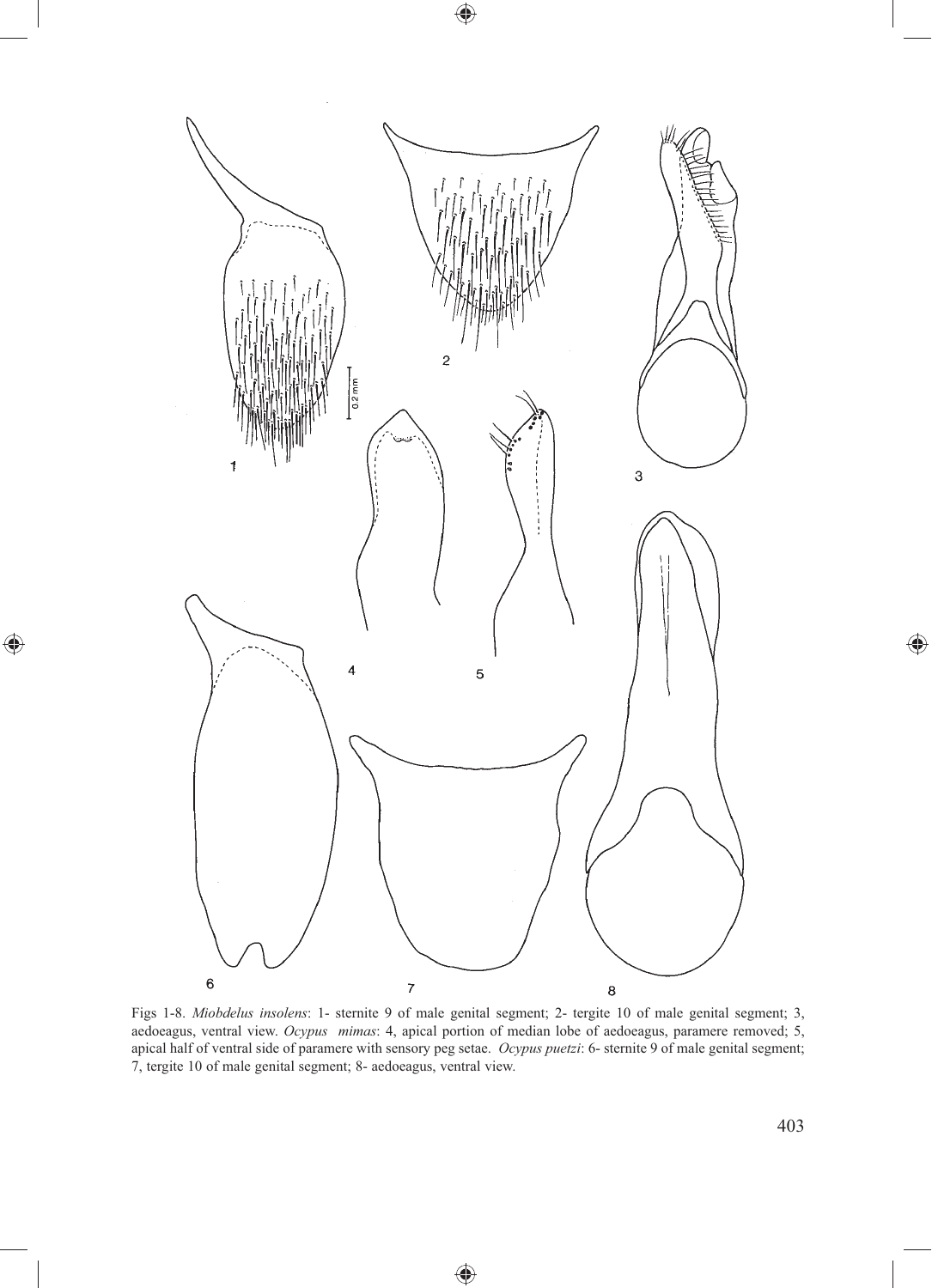angulate head, by the paler coloration of the legs, and by the patch of yellowish-golden tomentose pubescence on visible tergite 4 (this patch is yellowish-grey in *M*. *insignitus*).

⊕

**Etymology.** The specific epithet is the Latin adjective *insolens, -ntis,* (unusual) . It refers to the appearance of the species.

## *Aulacocypus kansuensis* **(Bernhauer, 1933)**

*Staphylinus kansuensis* Bernhauer, 1933: 33. *Aulacocypus kansuensis;* Smetana, 2003: 113.

**New record.** CHINA: Yunnan: Yunnan, 54 km E Tengchong, 2150 m, 4.- 9.xi.2004, leg. S. Murzin, 2 ♀♀, (ASC, MSC).

**Comments.** This is the first record of this species from Yunnan. The species was previously known from Gansu and Shaanxi. The two specimens differ slightly from the male holotype and from the additional specimens mentioned in Smetana (2002: 113). They are slightly larger with the body form markedly stouter, the pubescence of first three visible abdominal tergites is uniformly black, middle portions of visible tergites 1 to 3 therefore are without a pair of inconspicuous patches of black tomentose pubescence, present in *A*. *kansuensis,* pale tomentose patches on visible tergites 4 and 5 are more extensive and rather golden than golden-yellowish, the antenna is longer and stouter, and the punctation of abdominal tergites is less dense and slightly coarser. It is possible that these two specimen represent a different, closely related species, but males are needed to confirm this.

## *Ocypus* **(***Pseudocypus) zeuxis* **Smetana, 2007**

⊕

*Ocypus* (*Pseudocypus*) *zeuxis* Smetana, 2007a: 27.

**New record.** CHINA: Hubei : W-Hubei Dashenongjia mts., 2650 m, 31 28'N 110 18''E, 9.vi.-4.vii. 2006, leg. J. Turna, [9], (ASC, NMW).

**Comment.** Additional material from near the type locality.

#### *Ocypus* (*Pseudocypus*) *neocles* **Smetana, 2007**

*Ocypus* (*Pseudocypus*) *neocles* Smetana, 2007a: 28.

**New record.** China: Henan: W-Henan, Funiu Shan, Shirenshan 33°42'N 112°15'E, 2000 m, 15.vi.-7.vii.2007, leg. J. Turna [30] (ASC, NMW].

**Comment.** This is the first record of this species from Henan. It was previously known only from the neighbouring province of Shaanxi.

The Henan specimens differ from those of the original series from Shaanxi by the larger size of 14.0- 18.0 mm (*P*. *neocles* is 11.0- 14.0 mm long) and more robust body form.

◈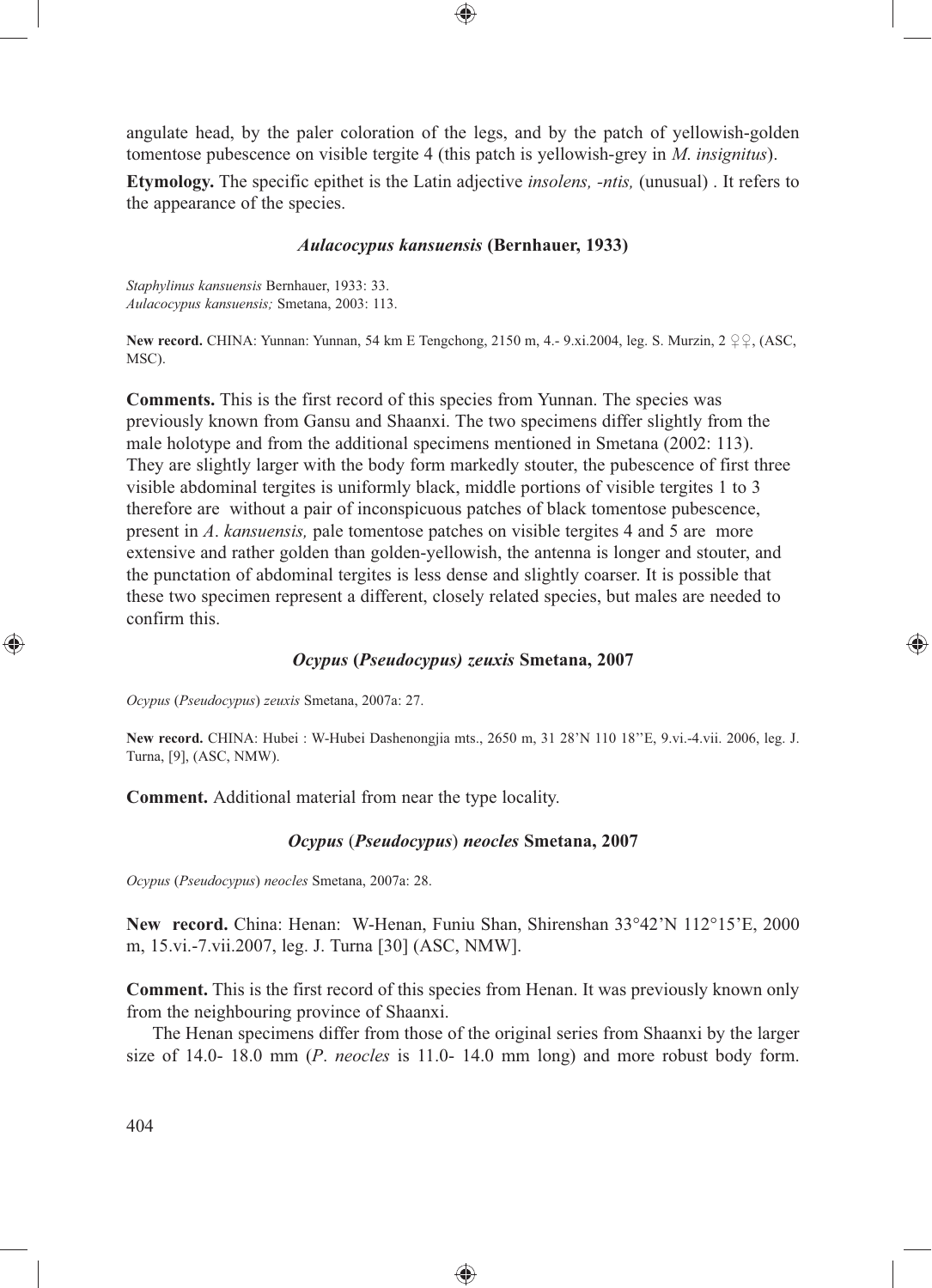However, there is no appreciable difference in the shape of the aedoeagus confirming that the specimens are an isolated population of *P*. *neocles*.

### *Ocypus* **(***Pseudocypus***)** *teuthras* **Smetana, 2007**

*Ocypus* (*Pseudocypus*) *teuthras* Smetana, 2007a: 43; 2008b: 170.

**New records.** CHINA: Sichuan: Sichuan, Jinping Shan W Mo Fang Go, 3000 m, 28°13.026'N 101 44.613'E, 28.v.- 4.vi. 2005, Leg. R. Sehnal & M. Tryzna [4] (ASC, MSC); S-Sichuan Mt. Sunjiangshan, 20 km S Xichang, 2500- 2900 m, 20-22.vii.2005, Murzin [8] ASC, MSC); S. Sichuan, mts. 20 km S Xichang, 2900 m, 20-23.vi.2006, S. Murzin & L. Shokhin [3] (ASC, MSC); S-Sichuan, mts. SE Xichang, 2250 m, 4.-6.vii.2004, leg. S.Murzin [3] (MSC); S-Sichuan, mts. 40 km N Meigu (N Xichang), 2900 m, 17-19.vi.2006, leg. S. Murzin & I. Shokhin [4] (SAC, MSC).

**Comment.** *Quedius teuthras* seems to be widely distributed in the mountains in the larger vicinity of Xichang in southern Sichuan. The newly recorded specimens again show distinct variability in size, but none exceeds the span given in Smetana (2008b: 170).

### *Ocypus* **(***Pseudocypus***)** *scaevola* **Smetana, 2007**

*Ocypus* (*Pseudocypus*) *scaevola* Smetana, 2007a: 20.

**New record.** CHINA: Sichuan: Sichuan, SanYa - 3800 m, 28 47.7'N 101 58.6'E, 23.vi.2007, leg. R. Sehnal [9] (ASC, MSC).

**Comment.** Additional material from near the type locality

#### *Ocypus* **(***Pseudocypus***)** *laelaps* **Smetana, 2007**

*Ocypus* (*Pseudocypus*) *laelaps* Smetana, 2007a: 12.

⊕

**New record.** CHINA: Sichuan: Sichuan, Erlang Shan, 2250 m, 23.-27.vi.2009, leg. S. Murzin [6] (ASC, MSC).

**Comment.** Additional material from near the type locality.

#### *Ocypus* **(***Pseudocypus***)** *sericeomicans* **(Bernhauer, 1931)**

*Staphylinus* (*Ocypus*) *sericeomicans* Bernhauer, 1931: 2. *Ocypus (Pseudocypus) sericeomicans;* Smetana & Davies, 2000: 45. *Ocypus (Pseudocypus) sericeomicans;* Smetana, 2004: 678; 2005b: 306.

**New records.** CHINA: Sichuan: Sichuan, Emei Shan, N29°33'36.3'' E103°20'38.0'', 1947 m, 15.vi.2010, sifting 33, V. Grebennikov [1] (ASC,); same, but N29°32'57.2'' E103°20'37.7'', 2289 m, 16.vi.2010, sifting35, V. Grebennikov [1] (ZIB); same, but N29°31'52.9'' E103°19'57.1'', 2748 m, 15.vi.2010, sifting 32, V. Grebennikov [1] (ZIB).

◈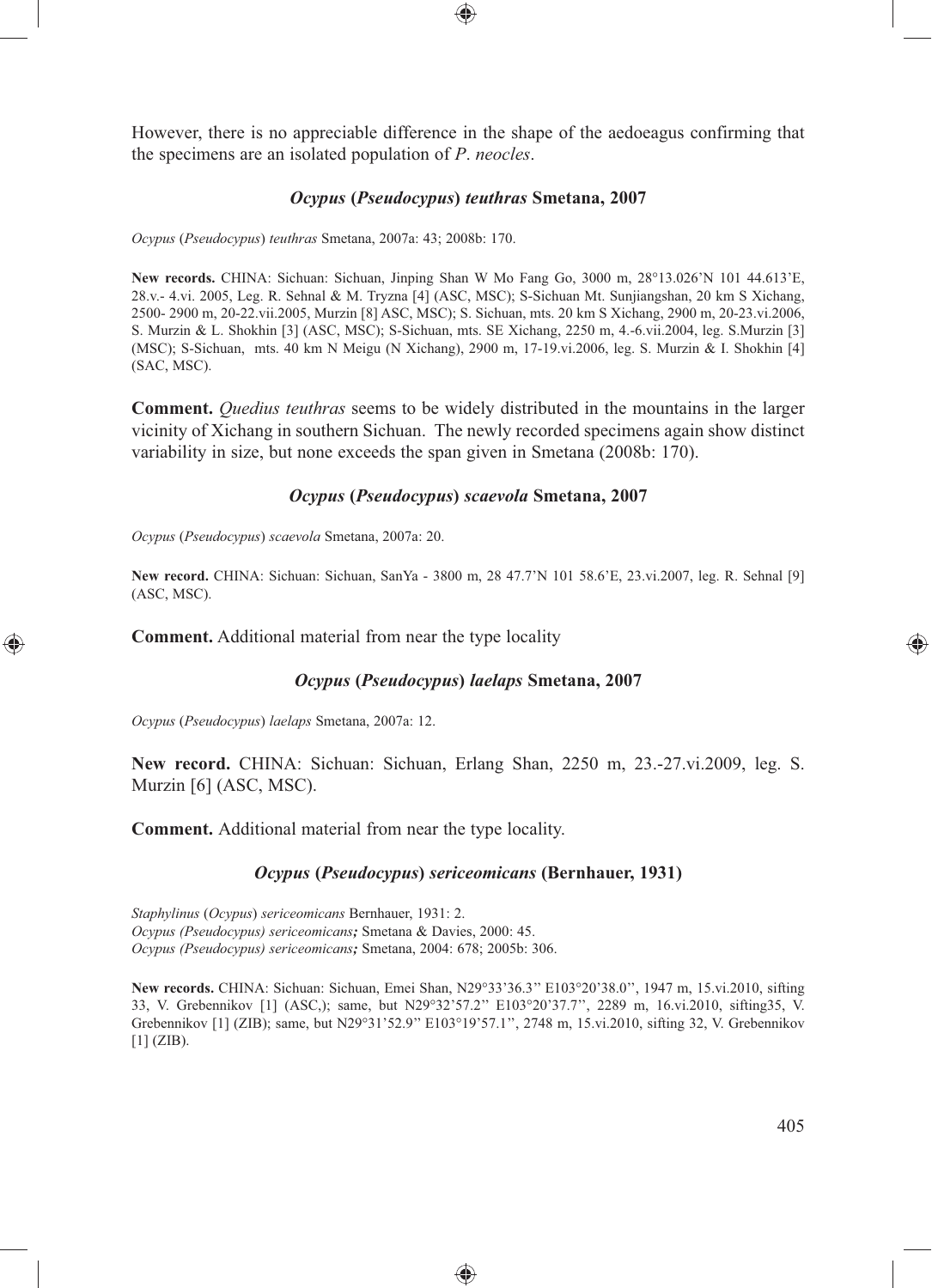**Comment.** Additional specimens from Emei Shan. The species is at present known only from Emei Shan; it may be endemic to this range.

⊕

## *Ocypus* **(***Pseudocypus***)** *glabrio* **Smetana, 2007**

*Ocypus* (*Pseudocypus*) *glabrio* Smetana, 2007a: 42.

**New record.** CHINA: Sichuan: C-Sichuan val. 11 kmWNW Mupo 31°16'N 102°20'E 3300 m, 5.- 6.viii.2007, / meadows, high bushes, trees, leg. J. Kaláb, 1♂ (NMW).

**Comment.** This is an additional record from near the type locality of the species.

### *Ocypus* **(***Pseudocypus***)** *abaris* **Smetana, 2007**

*Ocypus* (*Pseudocypus*) *abaris* Smetana, 2007a: 39.

**New record.** CHINA: Gansu: Gansu, Str. v. Wen Xian nach Wudu, Berg nord-östlich von Wen Xian, 2250- 2420 m, 30.v.-6.vi. 2006, I. A. Puchner, [3] (ASC, NMW).

**Comment.** This is an additional record of this species from near the type locality. Previously only the holotype was known. The tip of the paramere of the aedoeagus of the only male of the series is broken off.

### *Ocypus* **(***Pseudocypus***)** *quiris* **Smetana, 2007**

⊕

*Ocypus* (*Pseudocypus*) *quiris* Smetana, 2007a: 15.

**New records.** CHINA: Sichuan: W. Sichuan, Aba Co. Barkam, viii.94, M. Häckel, 1♀ (ASC); N-Sichuan (Barkam) valley SW of Barkam 31:53 / 102:12, 3000-3800 m, mixed/coniferous forest, 22.vii.1995, K. & B. Březina, 1  $\Im$ , (ASC).

**Comment.** The species is still known only from the wider vicinity of Barkam in northwestern Sichuan.

# *Ocypus* **(***Pseudocypus***)** *mimas* **sp. nov.** (Figs 4-5, 16-17)

**Type locality.** China: Sichuan: Strasse von Pingwu nach Nanping, Maoniu Shan, Südseite 2420- 2650 m.

**Type material.** Holotype (♂): "CHINA. Prov. SICHUAN Str. v. PINGWU nach NANPING MAONIU SHAN, Südseite 24290- 2650 m I. A. PUCHNER 29.v.-5.vi. 2006". In the collection of Naturhistorisches Museum, Wien, Austria. Paratypes (4 ♂♂): [Sichuan]: same data s holotype, (ASC, NMW).

**Diagnosis.** A medium-sized species, sharing most of the character states with *O. palamedes*, but different mainly by the differently shaped aedoeagus.

**Description.** In all character states similar to *O. palamedes*, but on average smaller and with

◈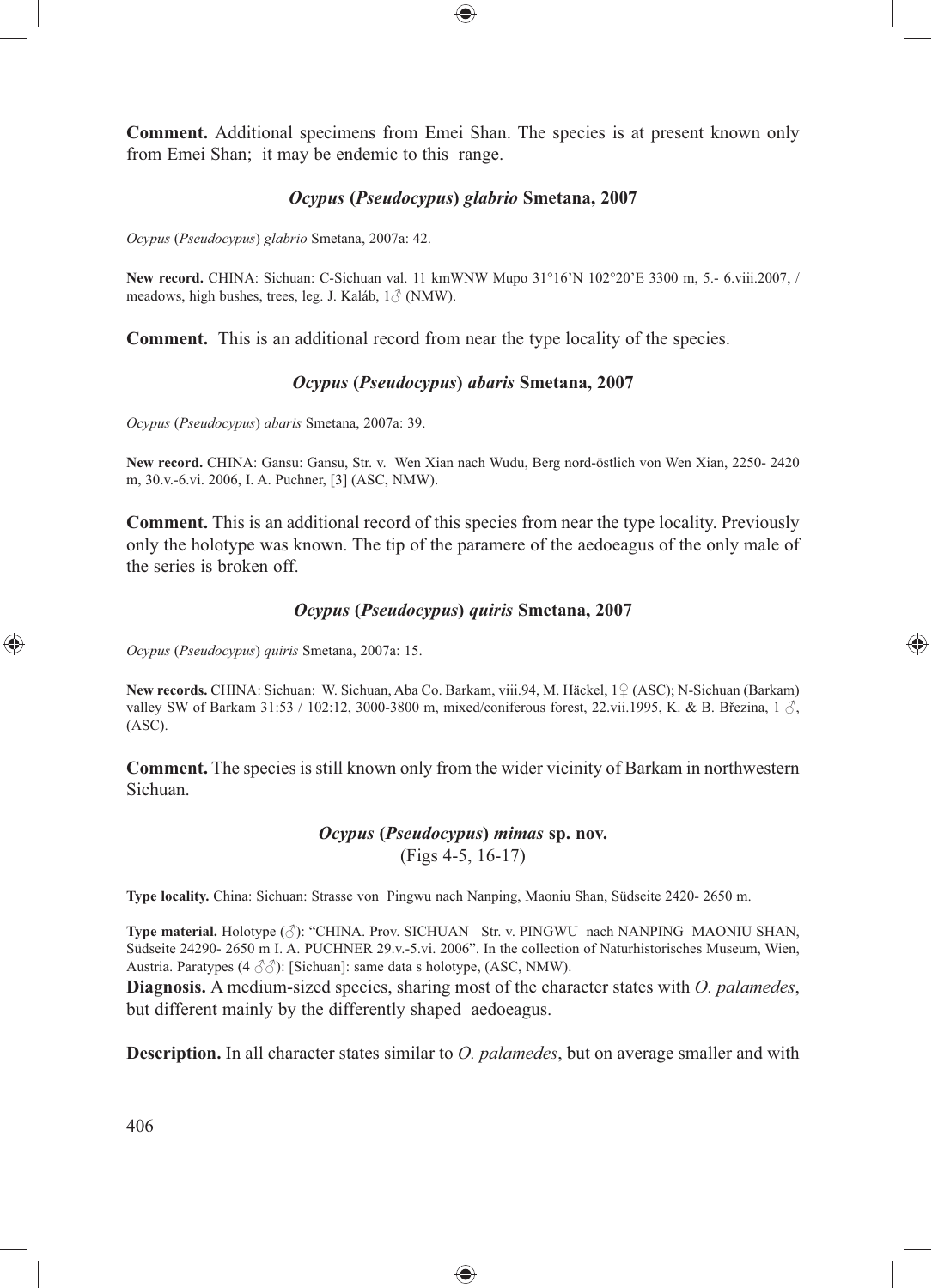different male sexual characters, particularly by the differently shaped aedoeagus.

Male. Sternite 8 with obtusely triangular medioapical emargination narrower and less deep than that of *O. palamedes*. Genital segment with sternite 9 similar to that of *O. palamedes*, but with subtruncate to subemarginate apex (Fig. 16). Tergite 10 wide, markedly, evenly narrowed toward narrowly arcuate apex (Fig. 17). Aedoeagus (Figs 4-5) similar to that of *O. palamedes*, but left side of anterior portion of median lobe in ventral view, when paramere removed, markedly sinuate (Fig. 4), middle portion of paramere markedly attenuate, sensory peg setae on apical portion less numerous and usually divided into two groups (Fig. 5).

⊕

Female unknown.

⊕

Length 18.0- 20.0 mm.

**Geographical distribution.** *Ocypus mimas* is at present known only from the type locality in Maoniu Shan in Sichuan.

**Bionomics.** Nothing is known about the collection circumstances of the specimens of the original series.

**Recognition and comments.** *Ocypus mimas* may be positively distinguished from *O. palamedes* only by the different shape of the aedoeagus. The difference in the development of the medioapical emargination of male sternite 8 (see above) is also helpful.

There are at present two species of *Ocypus* recorded from Maoniu Shan: *O*. *sarpedon* Smetana, 2007, occurring on the north side of the range and *O. mimas*, occurring on the southern slopes of the range.

**Etymology.** The specific epithet is the name of one of Saturn's moons, in apposition.

## *Ocypus* **(***Pseudocypus***)** *imurai* **Smetana, 2005**

*Ocypus* (*Pseudocypus*) *imurai* Smetana, 2005b: 308; 2007a: 18.

**New record.** CHINA: Sichuan: Sichuan, Wawu Shan, 2800 m, 23.vi.2004, M. Sato leg., 1 ♂, (ASC).

**Comments.** This is an additional specimen from the type locality. *Ocypus imurai* is at present known only from the Wawu Shan, in Ebian county, Sichuan. The above specimen has a few extremely minute microsetae on pronotal hypomeron. Gular sutures are narrowly separated, postgenae are very finely and very sparsely punctate and pubescent, interspaces between punctures near gular sutures are considerably larger than diameters of punctures.

#### *Ocypus* **(***Pseudocypus***)** *menander* Smetana, 2007

*Ocypus* (*Pseudocypus*) *menander* Smetana, 2007a: 33.

**New record.** China: Sichuan, Zhaipo, Guangwu Shan, 17.vi.2004, M. Sato, 2 ♂♂, (ASC).

**Comments.** This is the first record of this species from Sichuan. The species was previously known only from Daba Shan in Shaanxi. Guangwu Shan is located in northeastern Sichuan quite close to the Shaanxi border.

◈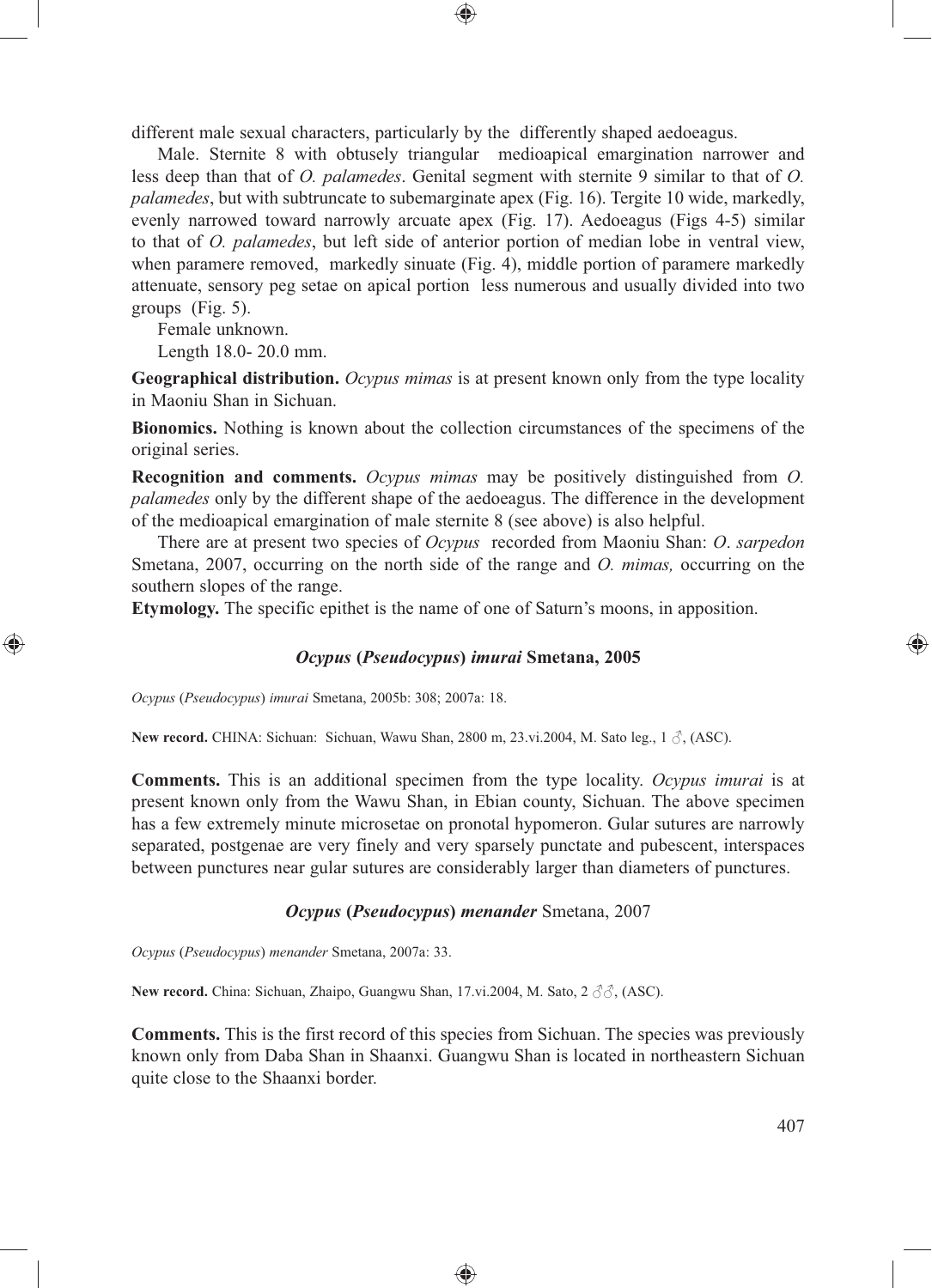# *Ocypus* **(***Ocypus***)** *umbro* **Smetana, 2007**

⊕

*Ocypus* (*Ocypys*) *umbro* Smetana, 2007b: 444.

**New record.** China: Sichuan, Daxue Shan, Kangding, 2800- 3400 m, 1-22.vi. 2007, leg. A. Plutenko [3] (ASC, MSC); Kangding env., 2691 m, 30.02,502'N 101.57,264'E, 14.vi.2006, R. Sehnal & M. Tryzna lgt. [3] (VSC).

**Comment.** Additional specimens from near the type locality. *Ocypus umbro* is at present known from the wider vicinity of Kangding, and from the Barkam and Sabdé areas.

# *Ocypus* **(***Ocypus***)** *puetzi* **sp. nov.** (Figs 6- 8)

**Type locality.** China: W Sichuan, Ganzi Tibetan Auton. Pref., Daxue Shan, 10 km S. Kangding, 29.59N 101.55 E, 3150 m.

**Type material.** Holotype (♂): "W Sichuan GanziTibetan Auton. Pref. Daxue Shan, 10 km S Kangding, 3150 m, 29.59N 101.55 E, 30.vi.1999, leg. A. Pütz". In the Smetana collection, Ottawa, Canada. (to be eventually deposited in the Muséum d'histoire naturelle, Genève, Switzerland).

**Diagnosis.** Midsize species with dark appendages, and with quite characteristically shaped, black aedoeagus.

⊕

**Description.** Black, moderately dull, maxillary and labial palpi brunneous, antennae and legs piceous-black; pubescence of dorsal side of body uniformly piceous. Head of rounded quadrangular shape, with rounded posterior angles, wider than long (ratio1.31), eyes small, flat, tempora considerably longer than eyes from above (ratio 2.66), dorsal surface of head finely and densely punctate and pubescent, interspaces between punctures on disc larger than diameters of punctures, punctation gradually becoming denser and coarser toward posterior and lateral margins; no impunctate midline present; interspaces between punctures with relatively coarse submeshed microsculpture. Gular sutures narrowly separated; postgenae finely, rather sparsely punctate, interspaces between punctures near gular sutures markedly larger than diameters of punctures. Dorsal side of neck with punctation similar to that near posterior margin of head. Antenna moderately long, segment 3 slightly longer that segment 2 (ratio 1.10), segments 4-8 longer than wide, gradually becoming shorter, segments 9 and 10 about as long as wide, last segment markedly shorter than two preceding segments combined. Pronotum vaguely longer than wide (ratio 1.05), almost parallelsided, narrow marginal groove disappearing downwards at about apical third of pronotal length; disc with fine, entire impunctate midline; punctation on disc slightly finer and less dense than that on disc of head, pubescence and microsculpture on interspaces between punctures similar to that on head. Pronotal hypomeron without microsetae. Scutellum finely, moderately densely punctate and setose on entire surface, surface with very fine, rudimentary submeshed microsculpture. Elytra short, transversely depressed at base, hardly dilated posteriad, at suture considerably (ratio 0.64), at sides distinctly (ratio 0.82) shorter than pronotum at midline; punctation very fine, moderately dense, interspaces between punctures on disc

◈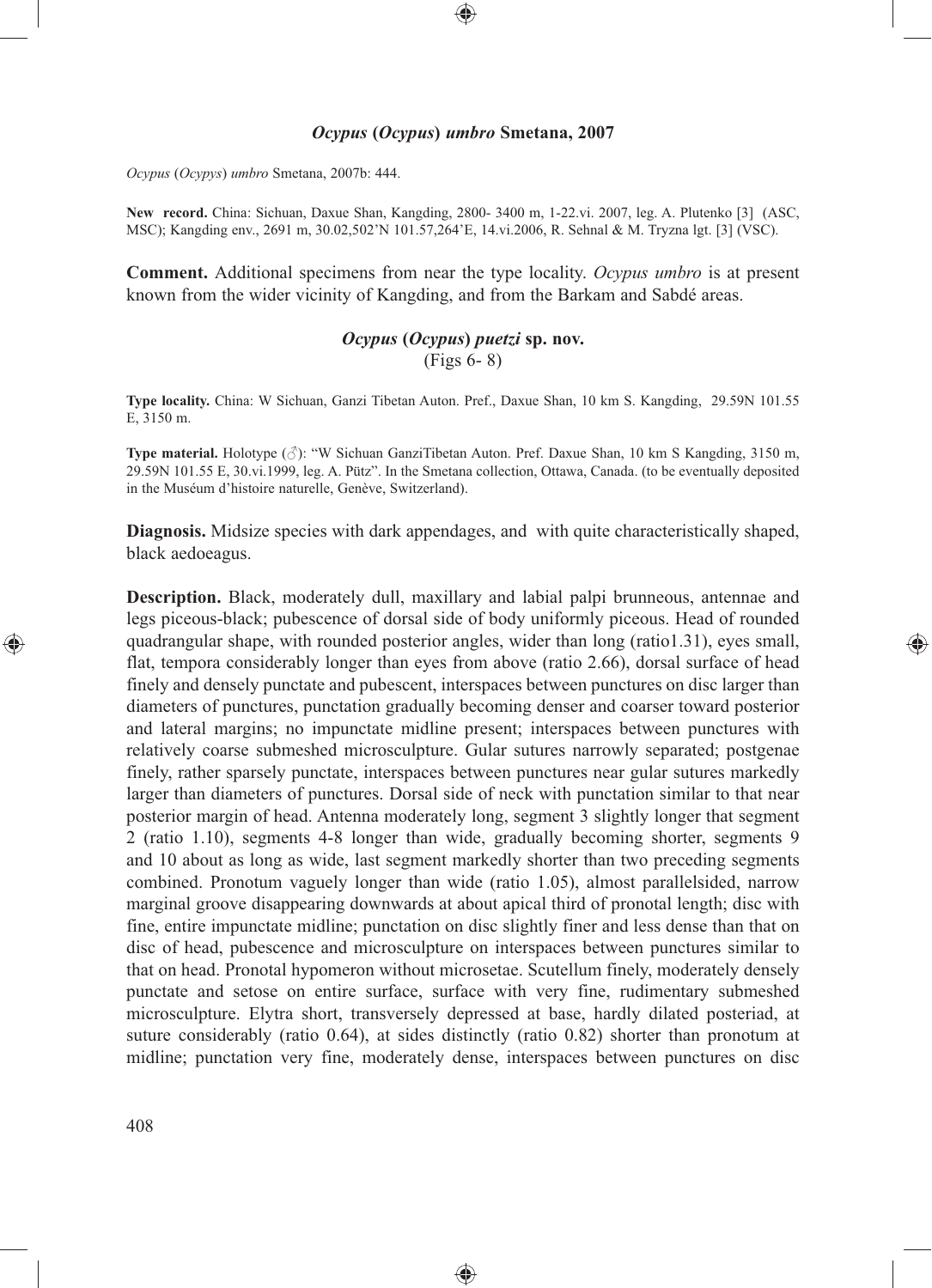

 $\bigoplus$ 

 $\bigoplus$ 

Figs 9-13. *Protocypus ursus:* 9- sternite 9 of male genital segment; 10- tergite 10 of male genital segment; 11 aedoeagus, ventral view; 12- apical portion of median lobe of aedoeagus, paramere removed; 13- apical portion of ventral side of paramere with sensory peg setae.

♠

 $\bigoplus$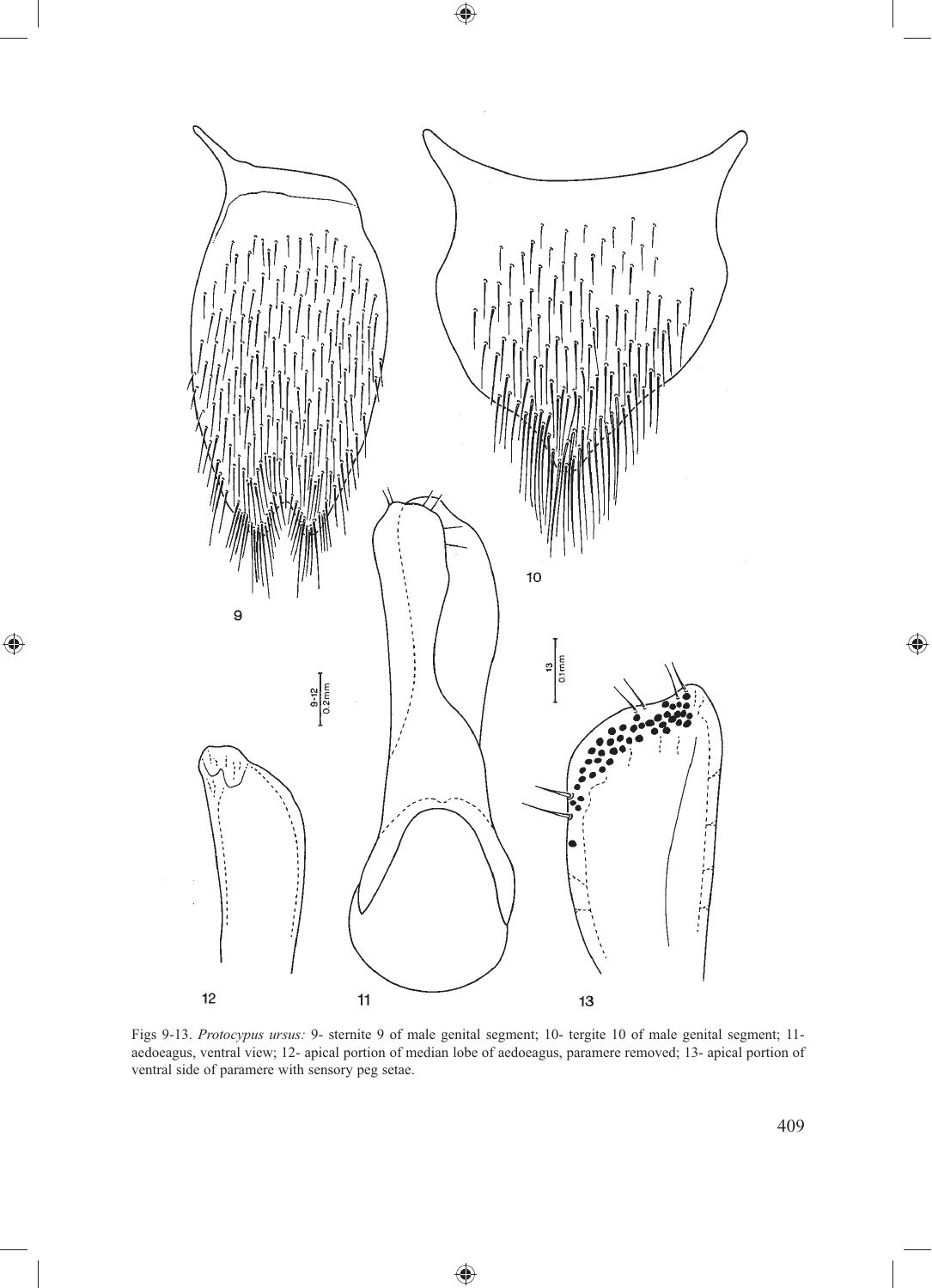of each elytron markedly larger than diameters of punctures, punctation becoming denser toward lateral portions of each elytron, interspaces between punctures with fine submeshed microsculpture. Wings each reduced to minute, non-functional stump. Abdomen with fifth visible tergite lacking pale apical seam of palisade setae; tergite 2 (in front of first fully visible tergite) entirely punctate and pubescent; tergites evenly, finely, moderately densely punctate, punctation in general gradually becoming denser and coarser toward apex of abdomen; interspaces with very fine, dense, submeshed microsculpture.

⊕

Male. Sternite 8 with rather wide and deep, obtusely tringular medioapical emargination. Genital segment with sternite 9 with narrow, moderately long basal portion, apical portion markedly emarginate medioapically (Fig. 6). Tergite 10 short, wide, broadly rounded apically (Fig. 7). Aedoeagus (Fig. 8) large, entirely black, except for somewhat paler basal bulbus; median lobe anteriorly narrowed into small, knob-like apical portion; paramere large, basal portion wide, entirely covering basal portion of median lobe, slightly asymmetrically narrowed into short apical portion with subacute apex, apex not quite reaching apex of median lobe; face away from median lobe with markedly developed, long medial carina, wide anteriorly and gradually becoming narrower and disappearing past middle of length of paramere.

Female unknown.

Length 17.5 mm.

**Geographical distribution.** *Ocypus puetzi* is at present known only from the type locality in Daxue Shan in Sichuan.

**Bionomics.** The holotype was taken from a pitfall trap, but nothing is known about the habitat the trap was set in.

⊕

**Recognition and comments.** *Ocypus puetzi* may be recognized only by the shape of the entirely black aedoeagus.

The setation/pubescence of the holotype was markedly affected by the apparently prolonged exposition to the fluids in the pitfall trap. It is largely missing on the body and is entirely absent on the sclerites of the male genital segment and is therefore not shown in figures 6, 7.

Since only the male holotype of this species was available for study, I choose not to remove the paramere, and since the aedoeagus is entirely black, not letting any transmitted light through, it was impossible to establish the status of the sensory setae on underside of paramere. This will be possible, when hopefully more males will become available for study.

**Etymology.** Patronymic, the species was named in honour of its collector Andreas Pütz, Eisenhüttenstadt, Germany.

#### *Protocypus latro* **Smetana, 2005**

*Protocypus latro* Smetana, 2005c: 294.

**New record.** China: W Hubei, Dashenongjia mts. 31.5N 110.3E, 10.-14.vi.2002, 2100- 2900 m, leg. J. Turna [3] ( ASC, NMW).

♠

410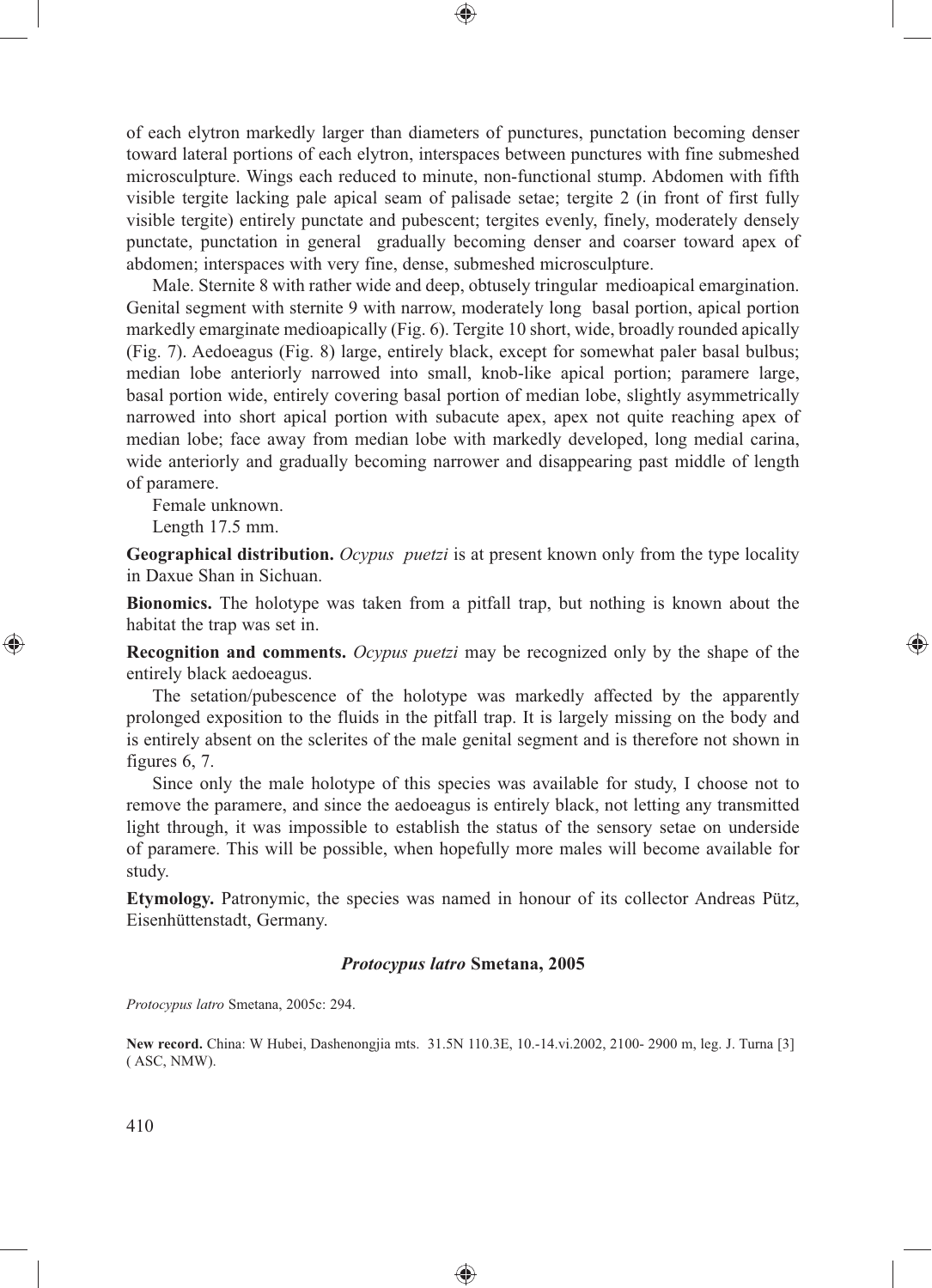**Comment.** Additional record from near type locality.

# *Protocypus pilifer* **Smetana, 2005**

⊕

*Protocypus pilifer* Smetana, 2005c: 291.

**New record.** China: W Hubei, Guanmenshan 31.45N 110.4E, 1500m, 16.v- 14.vi. 2004, Jaroslav Turna leg. [5] (ASC, NMW).

**Comment.** Additional specimens from near the type locality.

## *Protocypus vulpes* **Smetana, 2005**

*Protocypus vulpes* Smetana, 2005c: 275.

⊕

**New records.** China: Shanxi, Yongji - Zhongtiao Shan mts., 4.v.-12.v.2004, leg. E. Kučera, 1 ♂, (MSC); Henan: N- Henan, Wangwu Shan, 1650 m, 35°12'N 112°17E, 14.vi.-6.vii.2007, leg J. Turna, 7 ♂ ∂, 1 ♀, (ASC, NMW).

**Comment.** These are the first records of this species from Shanxi and Henan. It was until now known only from the Qin Ling Shan in Shaanxi.

The aedoeagi of the males of the Henan population are somewhat smaller than those of the males from the type locality in Shaanxi but otherwise they agree.

# *Protocypus ursus* **sp. nov.** (Figs 9-14)

**Type locality.** China: Gansu: Berg nord-östlich von Wen-Xian, 2250-2420 m.

**Type material.** Holotype (♂): CHINA, Prov. GANSU Str. v., WEN XIAN nach WUDU Berg nord-östlich von WEN XIAN 2250- 2420 m I. A. PUCHNER 30.v.-6.vi.2006. In the Naturhistorisches Museum Wien, Austria. Allotype (♀): same data as holotype (ASC). Paratypes (9  $\Im \Im$ , 3 °C): same data s holotype, (ASC, NMW). **Diagnosis.** Large, robust species with moderately long antenna, dark appendages, with numerous setiferous micropunctulae on pronotal hypomeron, and with spots of goldenyellowish tomentose pubescence on visible abdominal tergites 4 and 5.

**Description.** Black, dull; maxillary and labial palpi dark brownish to brownish-piceous, antennae piceous-black, gradually becoming somewhat paler toward apex, legs piceous-black, with usually slightly paler front tarsi, and with dorsal faces of front tibiae pale brunneous; pubescence of dorsal side of body dark brownish-piceous to piceous, visible abdominal tergites 1- 3 each with a pair of small, inconspicuous spots of black tomentose pubescence, visible tergites 4 and 5 each with spot of golden-yellowish tomentose pubescence in middle, visible tergite 6 with narrow, elongate spot of golden-yellowish pubescence in middle of disc. Head of rounded quadrangular shape with obtusely rounded posterior angles, wider than long (ratio 1.36), eyes small and rather flat, tempora considerably longer than eyes from above (ratio 2.64), dorsal surface of head very finely and densely punctate and pubescent, no

◈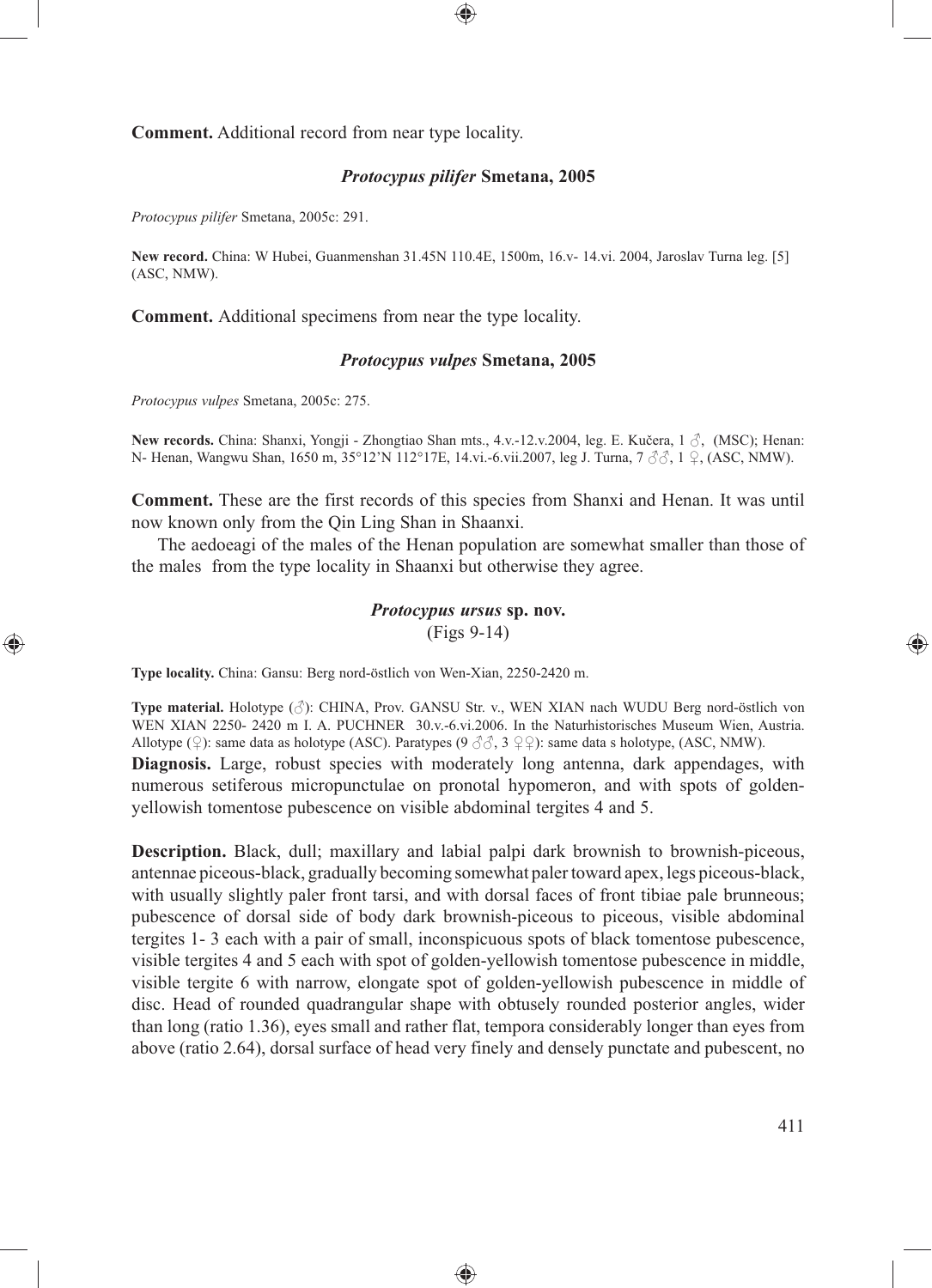impunctate midline, narrow interspaces between puntures with extremely fine, rudimentary microsculpture. Dorsal side of neck with punctation similar to that on disc of head. Antenna slender, moderately long, segment 3 longer than segment 2 (ratio 1.16), segments 4 to 8 longer than wide, becoming gradually shorter, outer two segments about as long as wide, last segment short, markedly shorter than two preceding segments combined. Pronotum about as long as wide, vaguely narrowed anteriad, narrow marginal groove disappearing downwards at about anterior third of pronotal length; disc with rudimentary, narrow impunctate midline in front of posterior margin; punctation, pubescence and microsculpture on interspaces between punctures similar to that on head, but punctation vaguely finer. Pronotal hypomeron with numerous setiferous micropunctulae. Scutellum entirely, quite finely and densely punctate and setose, surface between punctures with extremely fine, rudimentary microsculpture. Elytra quite short, markedly depressed at base, at suture considerably (ratio 0.57), at sides distinctly (ratio 0.77) shorter than pronotum at midline; punctation and pubescence very fine and very dense, finely asperate, narrow interspaces between puntures with extremely fine and dense granulose microsculpture. Wings each reduced to minute, non-functional stump. Abdomen relatively wide, evenly dilated to posterior margin of third visible tergite and then narrowed toward apex, with fifth visible tergite lacking pale apical seam of palisade setae; tergite 2 (in front of first fully visible tergite) entirely, densely and finely punctate and pubescent; all tergites evenly, finely and densely punctate, punctation finer than that on elytra, interspaces between punctures with very fine, submeshed microsculpture becoming gradually coarser toward lateral margin of each tergite.

⊕

Male. Sternite 8 with rather shallow, moderately wide subarcuate medioapical emargination. Genital segment with sternite 9 large and wide, with long, narrow, tapered basal portion, apical portion deeply emarginate apically (Fig. 9); tergite 10 wide, triangular, densely setose, with subacute apex (Fig. 10). Aedoeagus large, robust, as in Figs 11-13; apex of median lobe obliquely subtruncate, with oblique, medially emarginate subapical carina with apex not extended into subapical tooth (Fig. 12); paramere situated on median lobe asymmetrically, apical portion asymmetrical, shaped as in Figs 11, 13, apex of paramere about reaching apex of median lobe; underside of paramere with numerous sensory peg setae situated on apical portion as shown in Figs 11, 13, with four apical setae, and with two similar setae at left lateral margin below apex.

⊕

Female. Tergite 10 of genital segment wide, densely setose, narrowed into triangular apical portion with subacute apex (Fig. 14) .

Length 20.0-25.0 mm.

**Geographical distribution.** *Protocypus ursus* is at present known only from the type locality in southern Gansu.

**Bionomics.** Nothing is known about collecting circumstances (habitat) of the specimens of the original series.

**Recognition.** The occurrence of golden-yellowish tomentose spots on visible abdominal tergites four and five is rare in the genus *Protocypus.* In addition to *P*. *ursus*, they occur only in most specimens of *P*. *lupus* Smetana, 2005, but those differ from *P*. *ursus* by the markedly different shape of the aedoeagus, the elongate shape of sternite 9 of the male genital segment (see Fig. 31 in Smetana, 2005), and by the more slender and on average

◈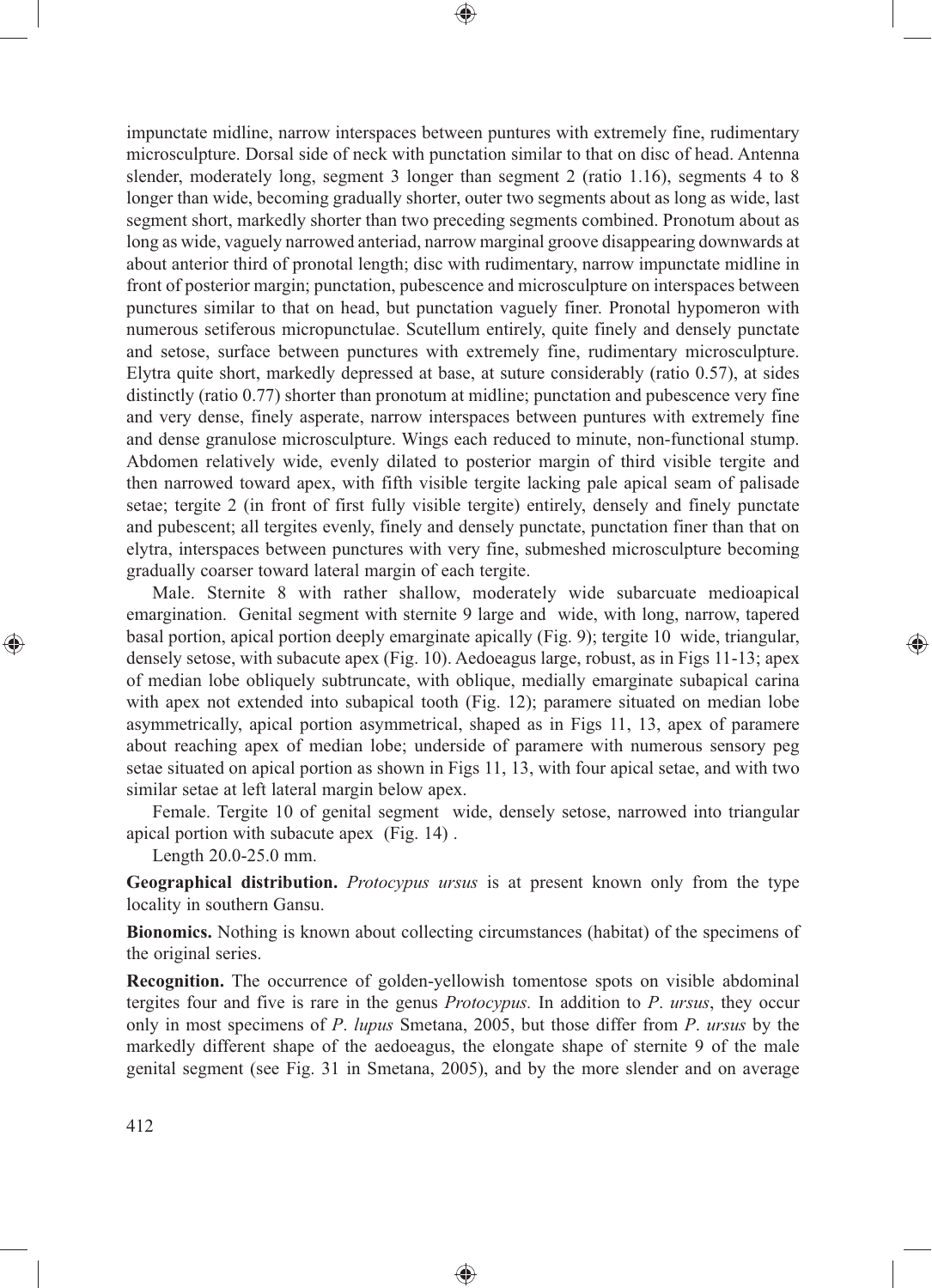

 $\bigoplus$ 

 $\bigoplus$ 

Figs 14-17. *Protocypus ursus:* 14- apical portion of tergite 10 of female genital segment. *Sphaerobulbus yunnanus*: 15- tergite 10 of female genital segment. *Ocypus mimas*: 16- sternite 9 of male genital segment; 17- tergite 10 of male genital segment.

♠

 $\bigoplus$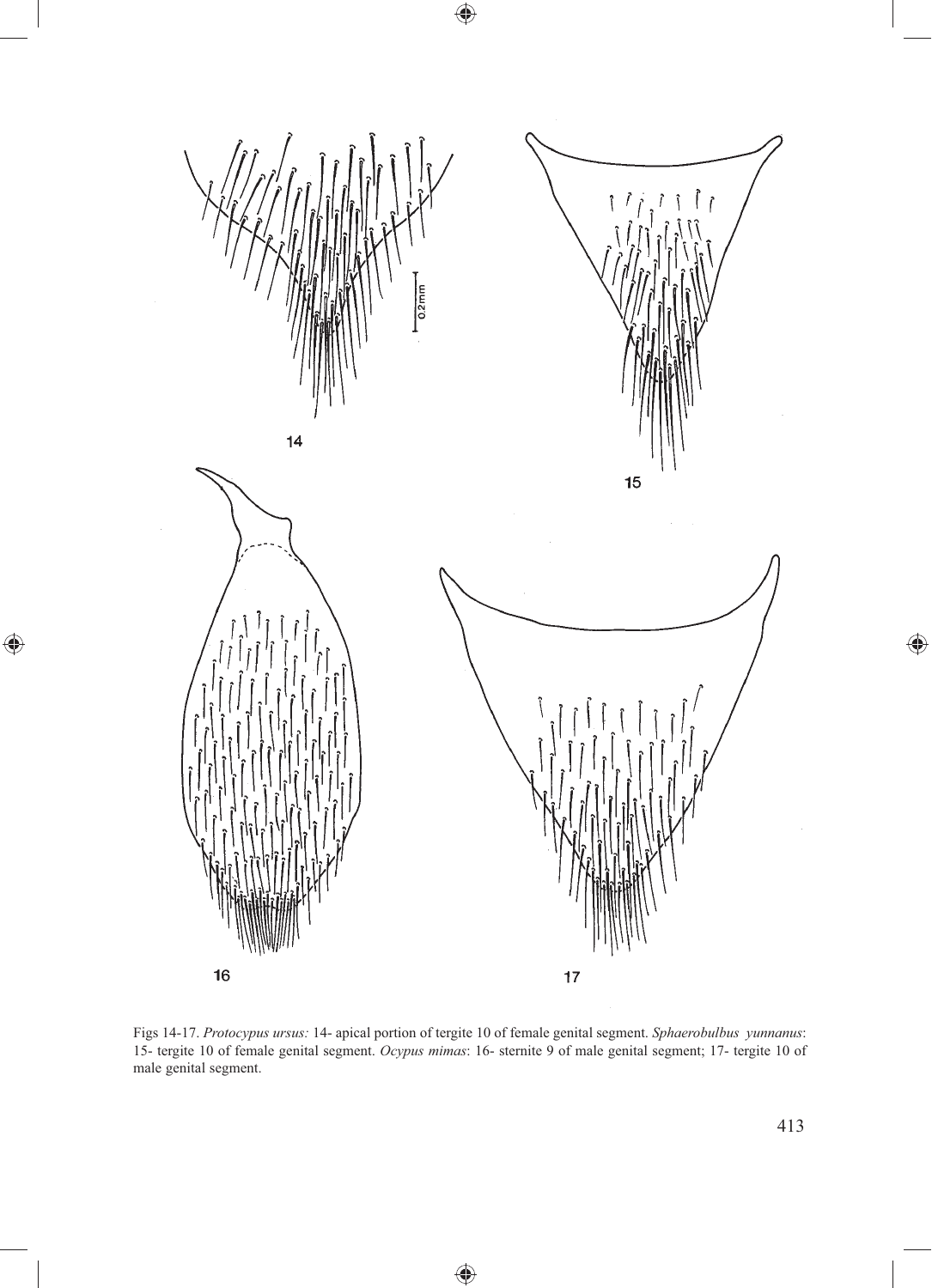smaller body size. *Protocypus ursus* resembles *P*. *lativentris* Smetana, 2005 by the large, robust body shape and by the shape of the abdomen, but *P*. *lativentris* differs easily by the absence of the golden-yellowish tomentose spots on visible abdominal tergites four and five, by the different shape of the aedoeagus, and by the pronotal hypomeron with only a few setiferous micropunctulae.

⊕

**Etymology.** The specific epithet is the Latin noun *ursus*, -*i*, m (bear) in apposition. It refers to the large, robust body shape of the species.

#### *Sphaerobulbus pusio* **Smetana, 2005**

*Sphaerobulbus pusio* Smetana, 2005d: 58.

**New record.** China: Sichuan**,** Ling Shan Mts. E Mianning, 3900-4100 m, 16.-19.vii.2009, leg. S. Murzin [2] (ASC, MSC).

**Comment.** This is an additional record from southern Sichuan, northwards of the type locality.

#### *Sphaerobulbus yunnanus* **Smetana, 2003**

*Sphaerobulbus yunnanus* Smetana, 2003: 82.

**New record.** China: P. R. China, Yunnan, E slope Cangshan at Dali, 25°39'54.7''N 100°06'04.5''E, 19.v.2010, 3815 m, V. Grebennikov, 3 ♂♂, 1 ♀, (ASC, ZIB).

**Comment.** Additional specimens from the type locality. The female of the species was not known.

⊕

Female. Genital segment with tergite 10 wide basally, markedly narrowed toward subacute apex, setose as in Fig. 15.

#### *Ocychinus bohemorum* **Smetana, 2010**

*Ocychinus bohemorum* Smetana, 2010: 66.

**New record.** China: W Sichuan Litang - Yajiang pass 20 km W Yajiang 3200- 3500 m// 23-25.vii.1999, leg. J. Kaláb,  $1 \circledcirc$ , (NMW).

**Comment.** *Ocychinus bohemorum* was at present known from the mountain range west of Zi'er. The new record extends the range of the species considerably northwards.

ACKNOWLEDGEMENTS. I thank all colleagues, who supported my work by kindly putting the material in their care at my disposition. I wish to name specifically Andreas Pütz, Eisenhüttenstadt, Germany, who gratiously allowed me to keep the holotype of *Ocypus puetzi* in my collection. I thank Go Sato, Agriculture and Agri-Food Canada, Ottawa, for carefully finishing the line drawings, and Eduard Jendek, Canadian Food Inspection Agency, Ottawa, for providing the colour habitus photographs.

⊕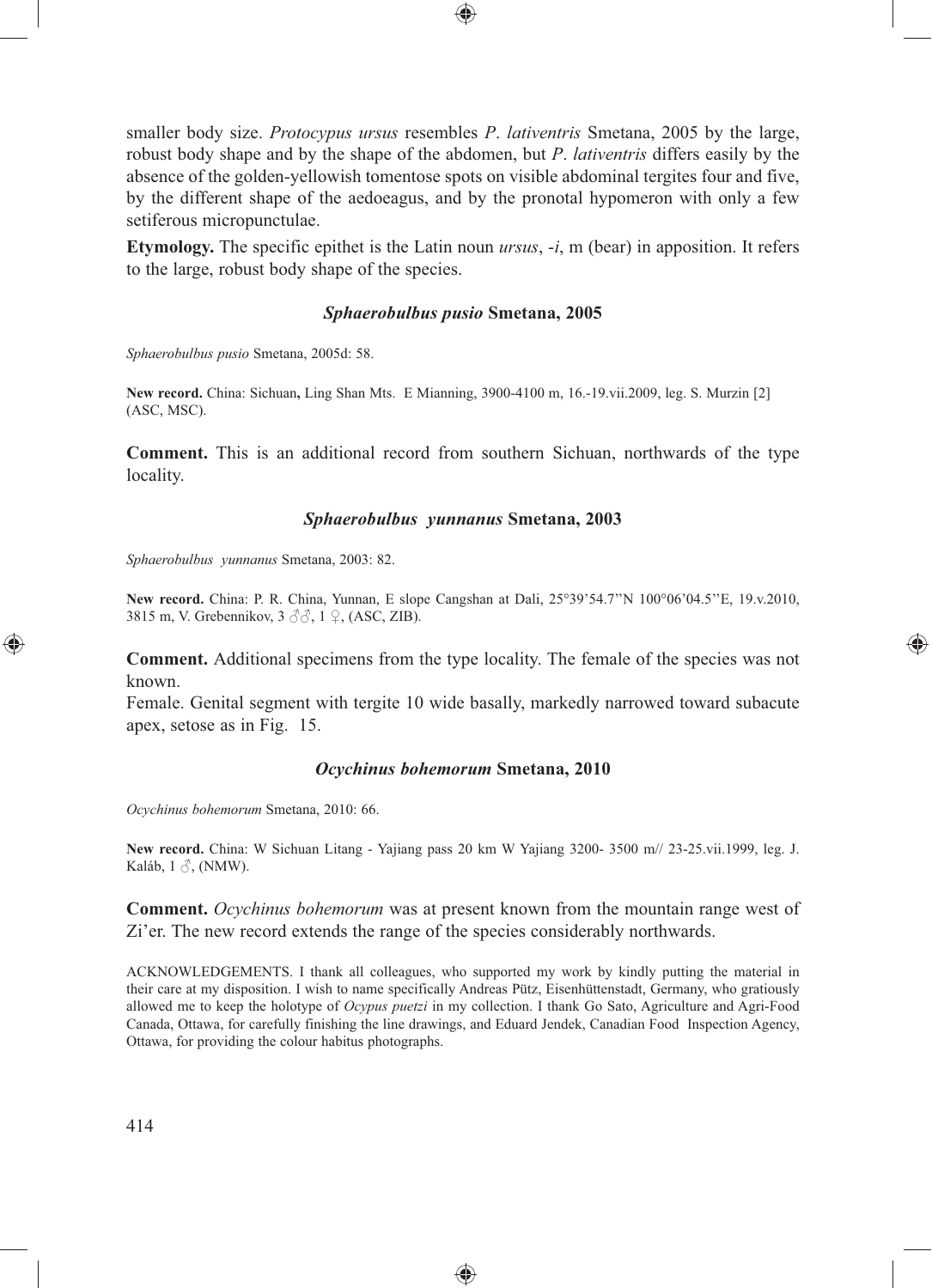Fig. 18. *Dinothenarus insignis*: habitus. Fig. 19. *Miobdelus insignitus*: habitus.

◈



# **REFERENCES**

⊕

- BERNHAUER M. 1931: Neue Staphyliniden aus China von der Stötzner'schen Expedition. *Entomologisches Nachrichtenblatt* 5: 1-3.
- BERNHAUER M. 1933: Neuheiten der chinesischen Staphylinidenfauna. *Wiener Entomologische Zeitung* 50: 25- 48.
- MÜLLER J. 1926: Quinto contributo alla conoscenza del genere *Staphylinus* L. *Bolletino della Società Entomologica Italiana* 58: 41-48.
- SMETANA A. 2002: Contributions to the knowledge of the "Staphylinus-complex" (Coleoptera: Staphylinidae: Staphylinini) of China. Part 2. The genus *Dinothenarus*, section 1. *Folia Heyrovskyana* 10: 205-224.
- SMETANA A. 2003: Contributions to the knowledge of the "Staphylinus-complex" (Coleoptera: Staphylinidae: Staphylinini) of China. Part 4. Key to Chinese genera of the complex, treatment of *Collocypus* gen. nov., *Ocychinus* gen. nov., *Sphaerobulbus* gen. nov., *Aulacocypus* and *Apecholinus Aulacocypus,* and comments on the genus *Protocypus*. *Folia Heyrovskyana* 11: 57-136.
- SMETANA A. 2004: Staphylininae. Pp. 624-698. In: LÖBL I. & SMETANA A. (Eds.): *Catalogue of Palaearctic Coleoptera. Vol. 2.* Stenstrup: Apollo Books, 942 pp.

⊕

◈